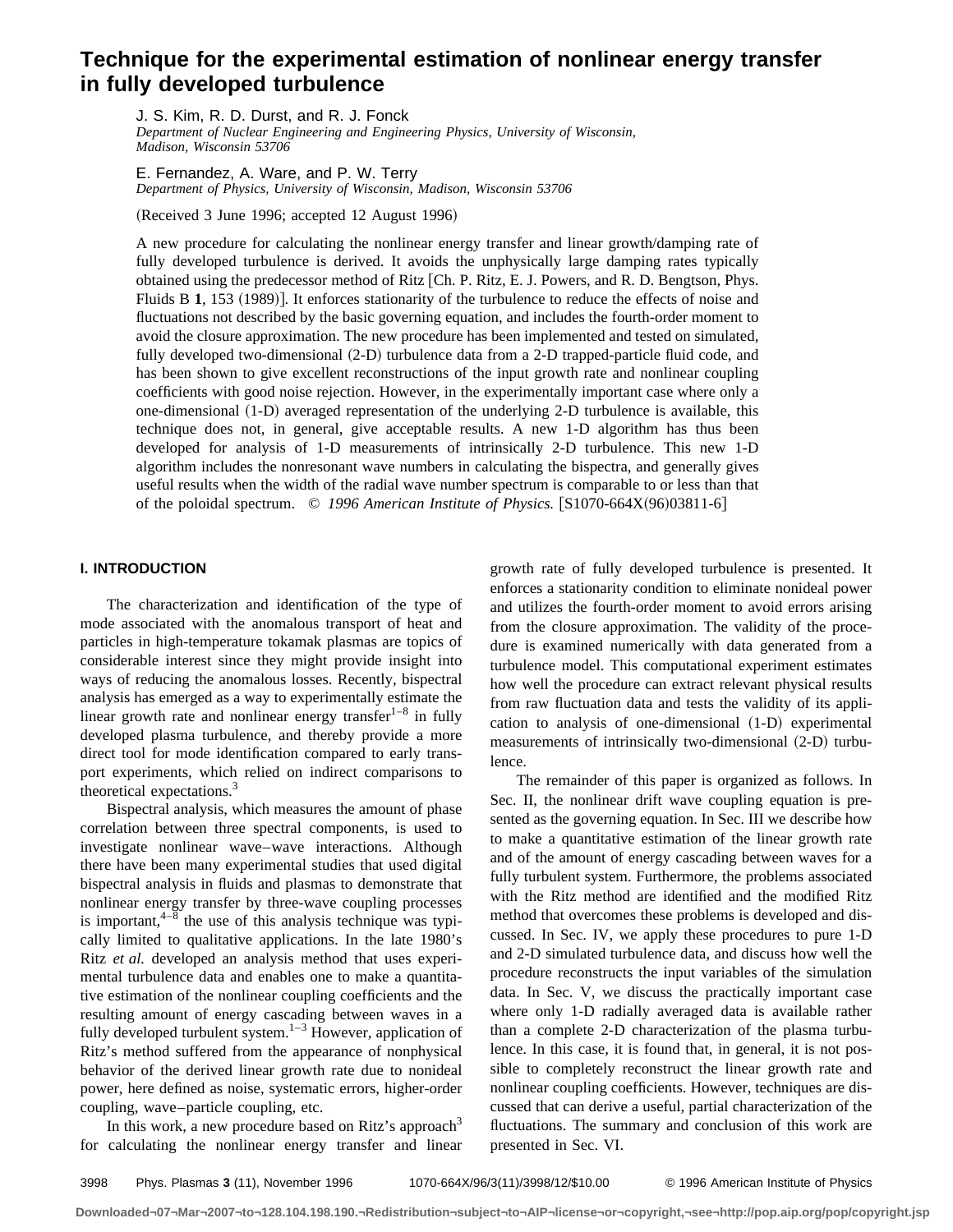## **II. ANALYSIS MODEL**

In the late 1980s, new fluctuation diagnostics such as beam emission spectroscopy $9,10$  (BES), heavy ion beam probe<sup>11</sup> (HIBP), and correlation reflectrometry<sup>12</sup> (CR) showed that core density fluctuations have a broad wave number spectrum that is strongly peaked at long wavelengths,  $\langle k_{\theta} \rangle \rho_s \le 0.1$ .<sup>13</sup> The broad spectrum appears to indicate a strongly turbulent state, in that the interaction between the separate waves broadens out the frequency spectrum, which means a linear analysis is unable to fully characterize the turbulent spectrum. Recently, many experiments have used bispectral analysis to demonstrate that three-wave coupling processes are important in fluids<sup>14,15</sup> and plasmas.<sup>1–8</sup> This three-wave coupling term can be theoretically derived from the convective derivative [i.e.,  $(\vec{v}\cdot\nabla)\vec{v}$ , where  $\vec{v}$  is the flow velocity] in neutral fluids or the polarization drift and flow velocity] in neutral fluids or  $\overline{E} \times B$  drift convection in plasmas.<sup>3</sup>

To make quantitative estimates of the linear growth rate and the energy cascade rate between waves for fully developed turbulence, we consider the nonlinear drift wave coupling equation written in the form<sup>3</sup>

$$
\frac{\partial \varphi(k,t)}{\partial t} = \Lambda_k^L \varphi(k,t) + \frac{1}{2} \sum_{\substack{k_1, k_2 \\ k = k_1 + k_2}} \Lambda_k^Q(k_1, k_2)
$$
  
 
$$
\times \varphi(k_1, t) \varphi(k_2, t)
$$
  

$$
= \Lambda_k^L \varphi(k,t) + \sum_{\substack{k_1 \ge k_2 \\ k = k_1 + k_2}} \Lambda_k^Q(k_1, k_2)
$$
  

$$
\times \varphi(k_1, t) \varphi(k_2, t), \qquad (1)
$$

where  $\varphi(k,t)$  is the density fluctuation at wave number *k* defined by  $\varphi(x,t) = \sum_k \varphi(k,t)e^{ikx}$ ,  $\Lambda_k^L$  is the linear transfer function, and  $\Lambda_k^Q$  is the nonlinear transfer function. This single-field drift wave model, which assumes a linear phase relation between fields (such as density, potential, ion temperature, etc.), reproduces many, but not all, features of drift wave turbulence.

The governing equation  $(1)$ , which is appropriate to describe turbulence that is dominated by three-wave coupling, shows that the rate of change of the spatial Fourier spectrum of the fluctuating field is determined only by linear and quadratic nonlinear interactions. The linear transfer function  $\Lambda_k^L$ encompasses linear damping and growth, spectral broadening (linear dispersion), the diamagnetic driving term, etc. The nonlinear transfer function  $\Lambda_k^Q$  gives the strength of mode coupling due to the convective derivative terms such mode coupling due to the convective derivative terms such as the nonlinear polarization drift and  $\widetilde{E} \times B$  advection of density in the drift wave model.

To get the energy cascade and linear growth rate of modes at given  $k$ , the time derivative in Eq.  $(1)$  is replaced by a finite difference and ensemble averaged over many statistically similar realizations to make Eq.  $(1)$  statistically meaningful.

If the spectrum  $\varphi(k,t)$  is characterized by a complex representation (i.e., amplitude and phase  $[\varphi(k,t)]$  $=\left[\varphi(k,t)|e^{i\Theta(k,t)}\right]$ , the change of the spectrum in time can be estimated by a finite difference approach:

$$
\frac{\partial \varphi(k,t)}{\partial t} = \lim_{\tau \to 0} \left( \frac{|\varphi(k,t+\tau)| - |\varphi(k,t)|}{\tau |\varphi(k,t)|} + i \frac{\Theta(k,t+\tau) - \Theta(k,t)}{\tau} \right) \varphi(k,t).
$$
\n(2)

Substituting Eq.  $(2)$  into Eq.  $(1)$  and simplifying, we obtain

$$
Y_k = L_k X_k + \sum_{\substack{k_1 \ge k_2 \\ k = k_1 + k_2}} Q_k^{k_1, k_2} X_{k_1} X_{k_2},\tag{3}
$$

where

$$
X_k = \varphi(k, t), \quad Y_k = \varphi(k, t + \tau),
$$
  
\n
$$
L_k = \frac{\Lambda_k^L \tau + 1 - i[\Theta(k, t + \tau) - \Theta(k, t)]}{e^{-i[\Theta(k, t + \tau) - \Theta(k, t)]}},
$$
  
\n
$$
Q_k^{k_1, k_2} = \frac{\Lambda_k^Q(k_1, k_2) \tau}{e^{-i[\Theta(k, t + \tau) - \Theta(k, t)]}}.
$$

Equation  $(3)$  models an arbitrary nonlinear system with a parallel combination of linear  $(L_k)$  and quadratic transfer functions  $(Q_k^{k_1, k_2})$ .

To obtain the general form of the linear growth rate  $(\gamma_k)$ and the rate of nonlinear energy transfer  $(T_k)$ , we introduce the energy flow equation as a difference equation given by

$$
\frac{\partial P_k}{\partial t} \approx \frac{\langle Y_k Y_k^* \rangle - \langle X_k X_k^* \rangle}{\tau} = \gamma_k P_k + T_k, \qquad (4)
$$

where  $P_k = \langle X_k X_k^* \rangle$ . Equation (4), which describes the time rate of change of the spectral power of a wave number *k*, gives the capability of experimentally measuring the linear growth/damping rate and the rate of nonlinear energy transfer in fully developed turbulence. The nonlinear energy transfer rate,  $T_k$ , represents a net flow of energy into or away from a given mode  $k$ . That is, positive  $T_k$  represents a net flow of energy into the mode  $k$ ; negative  $T_k$  represents net outflow. By multiplying Eq.  $(3)$  with the complex conjugate of  $Y_k$  and ensemble averaging over many statistically similar realizations (denoted by angular brackets), we obtain

$$
\langle Y_{k} Y_{k}^{*} \rangle = L_{k} \langle X_{k} Y_{k}^{*} \rangle + \sum_{k_{1} = k_{2}} Q_{k}^{k_{1}, k_{2}} \langle X_{k_{1}} X_{k_{2}} Y_{k}^{*} \rangle
$$
  
\n
$$
= L_{k} \langle X_{k} \left[ L_{k}^{*} X_{k}^{*} + \sum_{k_{1} = k_{2}} Q_{k}^{k_{1}, k_{2}^{*}} X_{k_{1}}^{*} X_{k_{2}}^{*} \right] \rangle
$$
  
\n
$$
+ \langle X_{k_{1} = k_{1} + k_{2}} \left( L_{k}^{*} X_{k}^{*} + \sum_{k_{1} = k_{1} + k_{2}} Q_{k}^{k_{1}, k_{2}} X_{k_{1}}^{*} X_{k_{2}}^{*} \right) \rangle
$$
  
\n
$$
+ \langle X_{k_{1} = k_{1} + k_{2}} \left( L_{k}^{*} X_{k}^{*} X_{k}^{*} X_{k_{2}}^{*} \right) \rangle + \sum_{k_{1} = k_{1} + k_{2}} Q_{k}^{k_{1}', k_{2}'} X_{k_{1}'}^{*} X_{k_{2}}^{*} \rangle
$$
  
\n
$$
+ \sum_{k_{1} = k_{1} + k_{2}} Q_{k}^{k_{1}', k_{2}'} X_{k_{1}'}^{*} X_{k_{2}}^{*} \rangle \rangle . \tag{5}
$$

#### Phys. Plasmas, Vol. 3, No. 11, November 1996 Kim et al. 3999 Kim et al. 3999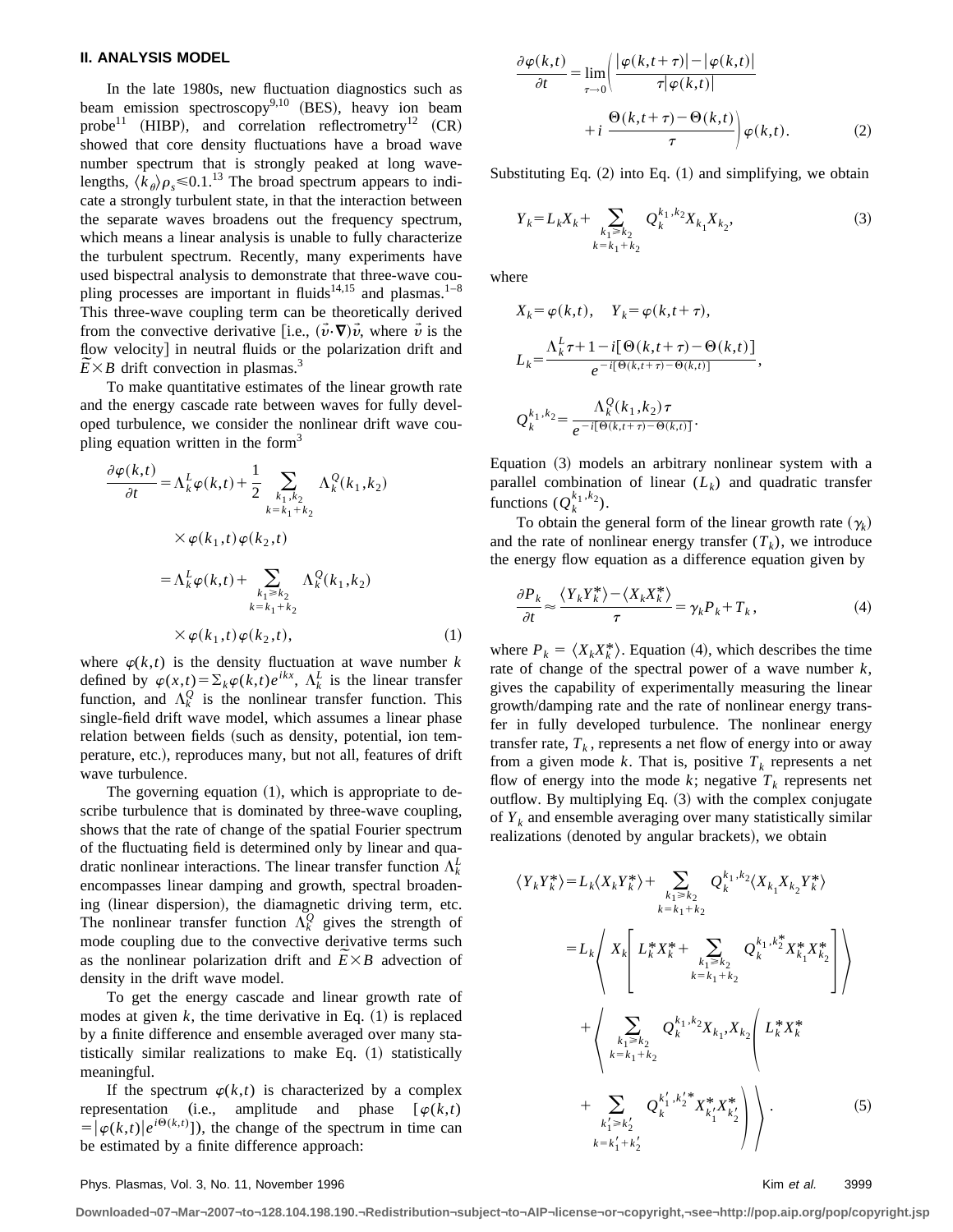Substituting Eq.  $(5)$  into Eq.  $(4)$  and simplifying, we finally obtain

$$
\gamma_k \approx \frac{|L_k|^2 - 1}{\tau},
$$
\n
$$
T_k \approx 2 \text{ Re }\left(L_k^* \sum_{\substack{k_1 \ge k_2 \\ k \ne k_1 + k_2}} \frac{Q_k^{k_1, k_2} \langle X_{k_1} X_{k_2} X_k^* \rangle}{\tau}\right)
$$
\n
$$
+ \sum_{\substack{k'_1 \ge k'_2 \\ k \ne k'_1 + k'_2}} \sum_{\substack{k_1 \ge k_2 \\ k \ne k_1 + k_2}} \frac{Q_k^{k_1, k_2} Q_k^{k'_1, k'_2} \langle X_{k_1} X_{k_2} X_{k'_1}^* X_{k'_2}^* \rangle}{\tau}.
$$

In the next section, we will derive moment equations to obtain the unknown linear  $(L_k)$  and quadratic transfer functions  $(Q_k^{k_1,k_2})$  by manipulating Eq. (3). These unknown linear  $(L_k)$  and quadratic  $(Q_k^{k_1,k_2})$  transfer functions determine the linear growth rate and the nonlinear energy transfer rate from the above equation.

## **III. PROCEDURE TO ESTIMATE POWER TRANSFER**

## **A. Review of Ritz method**

Moment equations were derived by Ritz *et al.*<sup>1–3</sup> to estimate the linear and quadratic transfer functions for non-Gaussian input signals. By multiplying Eq.  $(3)$  with the complex conjugate of  $X_k$  and ensemble averaging over many statistically similar realizations, we obtain the second moment equation:

$$
\langle Y_k X_k^* \rangle = L_k \langle X_k X_k^* \rangle + \sum_{\substack{k_1 \ge k_2 \\ k = k_1 + k_2}} Q_k^{k_1, k_2} \langle X_{k_1} X_{k_2} X_k^* \rangle. \tag{6}
$$

By multiplying Eq. (3) with  $X_{k_1'}^* X_{k_2'}^*$  and ensemble averaging, we obtain a third equation containing the fourth-order moment  $\langle X_{k_1} X_{k_2} X_{k'_1}^* X_{k'_2}^* \rangle$ . To close the expansion of the higher moments, the fourth-order moment is approximated by the square of the second-order moments  $\langle |X_{k_1} X_{k_2}|^2 \rangle$  by neglecting terms with  $(k'_1, k'_2) \neq (k_1, k_2)$ , as was proposed by Millionshchikov.<sup>16</sup> The simplified third moment equation is then

$$
\langle Y_k X_{k_1}^* X_{k_2}^* \rangle = L_k \langle X_k X_{k_1}^* X_{k_2}^* \rangle + Q_k^{k_1, k_2} \langle |X_{k_1} X_{k_2}|^2 \rangle. \tag{7}
$$

Ritz *et al.* used Eqs.  $(6)$  and  $(7)$ , which we will refer to as the Ritz method, to permit the quantitative estimation of the transfer functions for general input signals. The derived linear transfer function is

$$
\langle X_{k}^{*} Y_{k} \rangle - \sum_{\substack{k_{1} \geq k_{2} \\ k=k_{1}+k_{2}}} \frac{\langle X_{k}^{*} X_{k_{1}} X_{k_{2}} \rangle \langle Y_{k} X_{k_{1}}^{*} X_{k_{2}}^{*} \rangle}{\langle |X_{k_{1}} X_{k_{2}}|^{2} \rangle}
$$

$$
L_{k} = \frac{\langle X_{k} X_{k}^{*} \rangle - \sum_{\substack{k_{1} \geq k_{2} \\ k=k_{1}+k_{2}}} \frac{|\langle X_{k}^{*} X_{k_{1}} X_{k_{2}} \rangle|^{2}}{\langle |X_{k_{1}} X_{k_{2}}|^{2} \rangle}.
$$
(8)

However, application of this method can often yield unphysically large damping coefficients at all spectral components for the measured fluctuation data, as noted by Ritz.<sup>1</sup> These unrealistic results arise because the method does not account for nonideal fluctuations [i.e., fluctuations not described by Eq.  $(1)$  such as noise in the measured signal, higher-order nonlinear coupling, systematic errors, etc.]. That is, the autopower spectrum in the denominator of Eq.  $(8)$  includes nonideal fluctuations because phase relations between wave number components are suppressed in the auto power spectrum. This leads to the unphysically large damping obtained in the Ritz method. To rectify this, we reconstruct the auto power spectrum (contaminated by nonideal power) by using higher-order moments that preserve the Fourier phase of a signal.

#### **B. Modified Ritz method**

To correct for nonideal effects, we enforce a temporal stationarity condition that allows us to extract that portion of the measured power for which Eq.  $(1)$  provides an adequate description. In essence, this involves the removal of any nonideal fluctuation power inherent in the measured spectrum but uncorrelated with the fluctuation power described by the physics contained in Eq.  $(1)$ . The degree of relevance of this overall analysis then depends on how much of the ideal fluctuation power remains in the wave–wave coupling model spectrum compared to the total turbulence power. If a large fraction of the turbulence power is well described by the linear and quadratic wave–wave coupling model in Eq.  $(1)$ , this analysis can be expected to shed light on the dynamics of the nonlinear mode structure of the turbulence. However, it can be considered irrelevant if almost all the turbulent power is eliminated by this approach.

In this work, we describe the measured spectra  $(X_k, Y_k)$ to be the sum of an ideal spectrum  $(\beta_k, \alpha_k)$ , which is driven by linear and quadratic processes described by Eq.  $(1)$  and a nonideal spectrum  $(X_k^{ni}, Y_k^{ni})$  that does not participate in linear and three-wave coupling processes. That is,

$$
X_k = \beta_k + X_k^{ni}, \quad Y_k = \alpha_k + Y_k^{ni}.
$$
\n<sup>(9)</sup>

Using Eq.  $(9)$  we can rewrite Eq.  $(3)$  in the form

$$
(Y_k - Y_k^{ni}) = L_k(X_k - X_k^{ni}) + \sum_{\substack{k_1 \ge k_2 \\ k = k_1 + k_2}} Q_k^{k_1, k_2}(X_{k_1} - X_{k_1}^{ni})
$$
  
 
$$
\times (X_{k_2} - X_{k_2}^{ni}), \qquad (10)
$$

where the finite difference for the ideal spectrum is expressed only in terms of the measured and nonideal spectra. We assume here that the nonideal spectrum is completely uncorrelated with the ideal fluctuation spectrum ( $\beta_k$ ,  $\alpha_k$ ), as is appropriate for noise or any spectrum not described by the physics of Eq.  $(1)$ .

By multiplying Eq.  $(10)$  with the complex conjugate of  $X_k$ ,  $Y_k$ , and  $X_{k_1'}X_{k_2'}$ , ensemble averaging over many statistically similar realizations (as used in Ritz method), and re-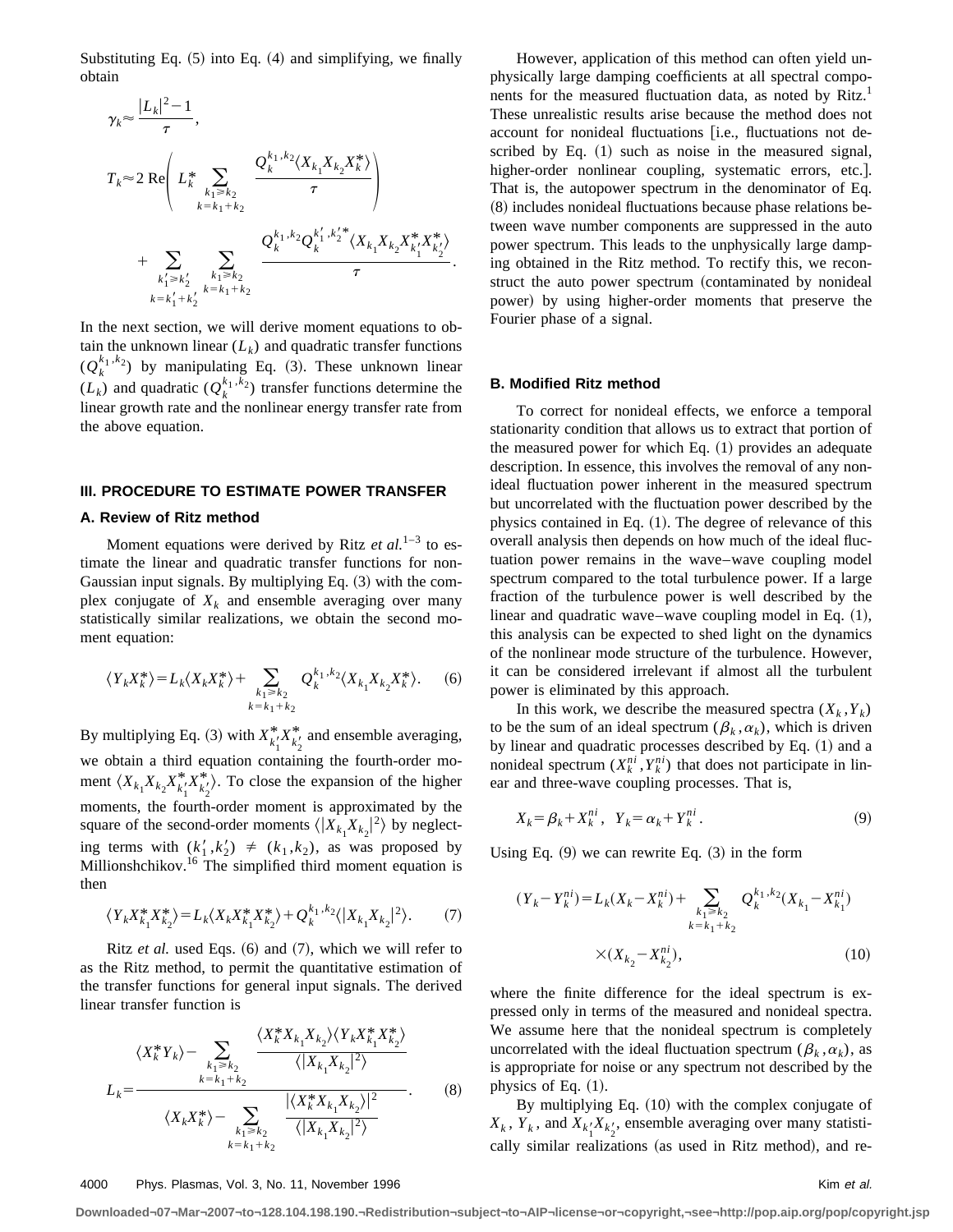moving all cross terms containing the nonideal spectrum except the autopower spectra  $(\langle X_k^{ni} X_k^{ni*} \rangle, \langle Y_k^{ni*} Y_k^{ni*} \rangle)$ , we obtain three moment equations:

$$
\langle Y_{k} X_{k}^{*} \rangle = L_{k} \langle \beta_{k} \beta_{k}^{*} \rangle + \sum_{\substack{k_{1} \geq k_{2} \\ k=k_{1}+k_{2}}} Q_{k}^{k_{1},k_{2}} \langle X_{k_{1}} X_{k_{2}} X_{k}^{*} \rangle,
$$
  

$$
\langle \alpha_{k} \alpha_{k}^{*} \rangle = L_{k} \langle X_{k} Y_{k}^{*} \rangle + \sum_{\substack{k_{1} \geq k_{2} \\ k=k_{1}+k_{2}}} Q_{k}^{k_{1},k_{2}} \langle X_{k_{1}} X_{k_{2}} Y_{k}^{*} \rangle,
$$
  

$$
\langle Y_{k} X_{k_{1}}^{*} X_{k_{2}}^{*} \rangle = L_{k} \langle X_{k} X_{k_{1}}^{*} X_{k_{2}}^{*} \rangle
$$
  

$$
+ \sum_{\substack{k_{1} \geq k_{2}^{\prime} \\ k=k_{1}+k_{2}^{\prime}=k_{1}+k_{2}}} Q_{k}^{k_{1}^{\prime},k_{2}^{\prime}} \langle X_{k_{1}} X_{k_{2}} X_{k}^{*} X_{k}^{*} \rangle.
$$

In this case, we will retain the full fourth-order cumulant  $\langle X_{k_1'}X_{k_2'}X_{k_1}^*X_{k_2}^* \rangle$  rather than using a closure approximation, as was done previously. In most physical systems, the random phase assumption is valid and the second-order closure approximation is valid. However, in some numerical experiments the random phase assumption is violated and in this case one must use the exact fourth-order cumulant, despite its greater computational cost.

One more relationship is needed to complete the set for the derivation of the four unknown variables  $L_k$ ,  $Q_k^{k_1,k_2}$ ,  $\langle \beta_k \beta_k^* \rangle$ , and  $\langle \alpha_k \alpha_k^* \rangle$ . For fully developed turbulence [stationary turbulence,  $\partial P_k / \partial t \approx (\langle \alpha_k \alpha_k^* \rangle - \langle \beta_k \beta_k^* \rangle)/\tau = 0]$ , it is clear that the linear growth of instabilities is balanced by the nonlinear energy transfer. This means that the power spectrum is forced to be fully saturated by only the linear and three mode coupling terms in the model of our system. This observation suggests the fourth equation to be in the form of

$$
\langle \alpha_k \alpha_k^* \rangle = \langle \beta_k \beta_k^* \rangle.
$$

This stationarity condition is equivalent to an assumption of local homogeneity when we apply the procedure to 1-D experimental turbulence data. Expressed in matrix notation, the complete set of equations is then

$$
\langle Y_k X_k^* \rangle = L_k \langle \beta_k \beta_k^* \rangle + \mathbf{Q} \cdot \mathbf{A},\tag{11}
$$

$$
\langle \alpha_k \alpha_k^* \rangle = L_k \langle X_k Y_k^* \rangle + \mathbf{Q} \cdot \mathbf{B}, \tag{12}
$$

$$
(\mathbf{B}^*)^T = L_k(\mathbf{A}^*)^T + \mathbf{Q} \cdot \mathbf{F},\tag{13}
$$

$$
\langle \alpha_k \alpha_k^* \rangle = \langle \beta_k \beta_k^* \rangle, \tag{14}
$$

where in the case in which the index *l* of the wave number *k* is an even number,

$$
Q = (Q_l^{l/2,l/2}, Q_l^{(l+2)/2,(l-2)/2}, Q_l^{(l+4)/2,(l-4)/2}, ..., Q_l^{l_N, l-l_N}),
$$
  
\n
$$
A = (\langle X_{l/2}X_{l/2}X_l^*\rangle, \langle X_{(l+2)/2}X_{(l-2)/2}X_l^*\rangle, \langle X_{(l+4)/2}X_{(l-4)/2}X_l^*\rangle, ..., \langle X_{l_N}X_{l-l_N}X_l^*\rangle)^T,
$$
  
\n
$$
B = (\langle X_{l/2}X_{l/2}Y_l^*\rangle, \langle X_{(l+2)/2}X_{(l-2)/2}Y_l^*\rangle, \langle X_{(l+4)/2}X_{(l-4)/2}Y_l^*\rangle, ..., \langle X_{l_N}X_{l-l_N}Y_l^*\rangle)^T,
$$
  
\n
$$
\langle X_{l/2}X_{l/2}X_{l/2}^*X_{l/2}^*\rangle \qquad \langle X_{l/2}X_{l/2}X_l^*_{(l+2)/2}X_l^*_{(l-2)/2}\rangle
$$
  
\n
$$
F = \begin{pmatrix} \langle X_{l/2}X_{l/2}X_{l/2}^*X_{l/2}^*\rangle & \langle X_{l/2}X_{l/2}X_l^*X_{l/2}X_{(l-2)/2}X_{(l-2)/2}^*\rangle \\ \langle X_{l/2}X_{l/2}X_{l/2}X_{l/2}X_{(l-2)/2}X_{(l-2)/2}X_{(l-2)/2}^*\rangle & \langle X_{l_N}X_{l-l_N}X_l^*X_{l-l_N}^*\rangle \end{pmatrix}.
$$

Note that *l* is used here for the index of the mode wave number  $k$  ( $k = f(l)$ , where *l* is an integer and *f* is a linear function), and similar definitions are also used for the odd index of *k*.

Here the diagonal terms of the fourth-order moment  $(F)$ are the square of the second-order moment that the Ritz method employs in order to make a closure. Thus, the use of the fourth-order moment in this modified Ritz method mathematically complements the Ritz method but allows a description of the governing equation  $(1)$  without the closure approximation.

This set of equations is directly solved to obtain the four unknown variables. Rearranging Eq.  $(13)$ , we have

$$
\mathbf{Q} = (\mathbf{B}^*)^T \cdot \mathbf{F}^{-1} - L_k (\mathbf{A}^*)^T \cdot \mathbf{F}^{-1}.
$$
 (15)

Substituting Eq.  $(15)$  into Eqs.  $(11)$  and  $(12)$ , we have two expressions for  $L_k$  in the form of

$$
\mathbf{L}_{\mathbf{r}}
$$

$$
L_k = \frac{\langle Y_k X_k^* \rangle - (\mathbf{B}^*)^T \cdot \mathbf{F}^{-1} \cdot \mathbf{A}}{\langle \beta_k \beta_k^* \rangle - (\mathbf{A}^*)^T \cdot \mathbf{F}^{-1} \cdot \mathbf{A}},\tag{16}
$$

and

$$
L_k = \frac{\langle \alpha_k \alpha_k^* \rangle - (\mathbf{B}^*)^T \cdot \mathbf{F}^{-1} \cdot \mathbf{B}}{\langle X_k Y_k^* \rangle - (\mathbf{A}^*)^T \cdot \mathbf{F}^{-1} \cdot \mathbf{B}}.
$$
 (17)

Using Eqs.  $(16)$  and  $(17)$ , we can then solve for the linear growth rate given by

$$
\gamma_k = \frac{1}{\tau} \frac{(\mathbf{A}^*)^T \cdot \mathbf{F}^{-1} \cdot \mathbf{A} - (\mathbf{B}^*)^T \cdot \mathbf{F}^{-1} \cdot \mathbf{B}}{\langle \beta_k \beta_k^* \rangle - (\mathbf{A}^*)^T \cdot \mathbf{F}^{-1} \cdot \mathbf{A}}.
$$
 (18)

In Eq. (18), the linear portion  $(\langle \beta_k \beta_k^* \rangle - (\mathbf{A}^*)^T \rangle)$  $\cdot$ F<sup>-1</sup>·A) of total power ( $\langle \beta_k \beta_k^* \rangle$ ) at wave number *k* is growing (i.e., outflow of linear energy) in order to saturate the total fluctuation power if the flow of nonlinear energy

#### Phys. Plasmas, Vol. 3, No. 11, November 1996 Kim et al. 4001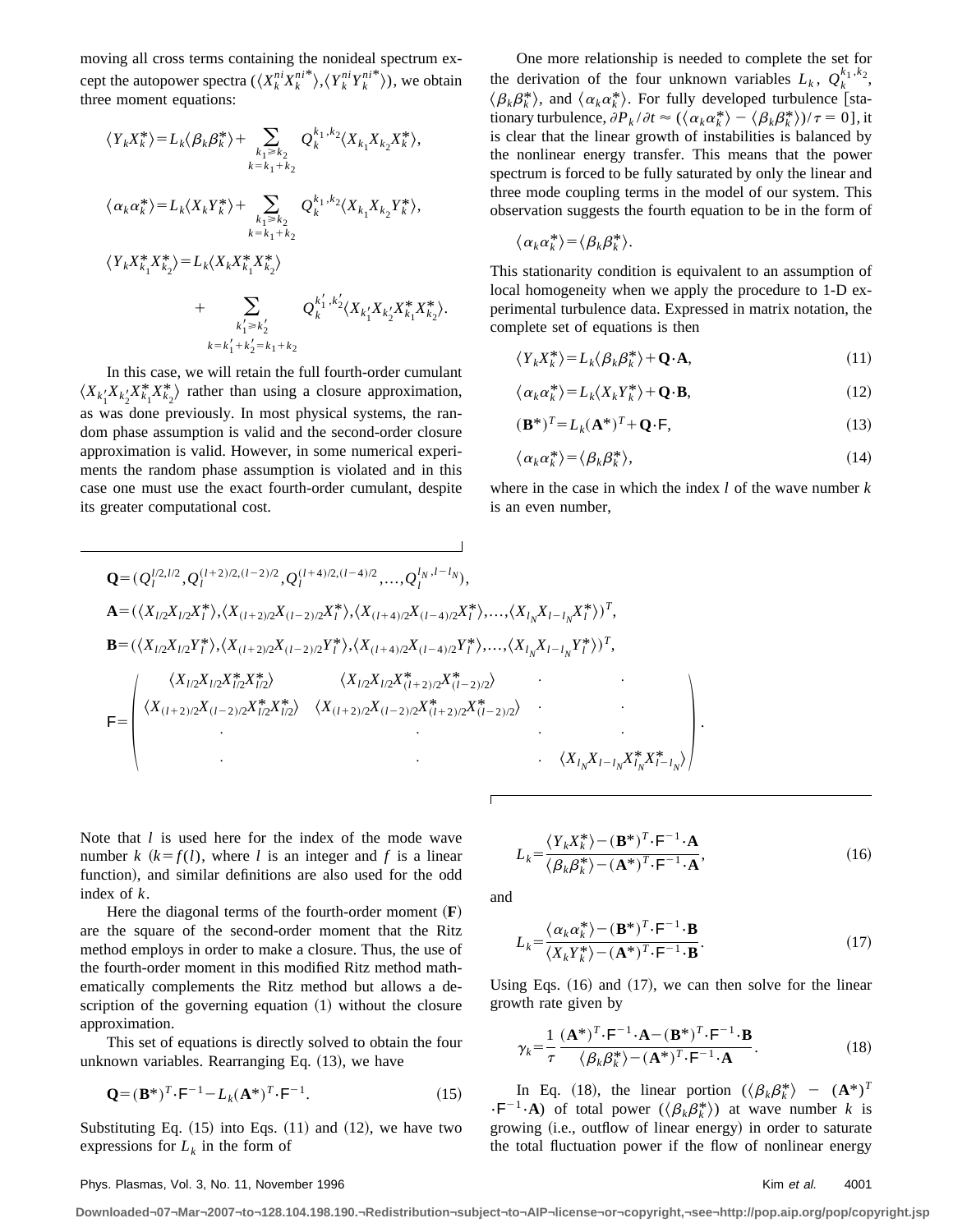into wave number  $k[T_{in} = (\mathbf{A}^*)^T \cdot \mathbf{F}^{-1} \cdot \mathbf{A}]$  is bigger than the outflow of nonlinear energy  $[T_{out} = (\mathbf{B}^*)^T \cdot \mathbf{F}^{-1} \cdot \mathbf{B}]$ . This suggests that the amplitudes of the auto-bispectrum and crossbispectrum are very important in this procedure in determining which wave numbers linearly grow or damp.

The numerical estimations of well-known statistical quantities such as the autopower spectrum  $P_k = \langle X_k X_k^* \rangle$ , the cross-power spectrum  $\langle Y_k X_k^* \rangle$ , the auto-bispectrum  $\langle X_{k_1+k_2}X_{k_1}^*X_{k_2}^* \rangle$ , and the cross-bispectrum  $\langle Y_{k_1+k_2}X_{k_1}^*X_{k_2}^* \rangle$ , are thoroughly discussed in Refs. 2, 3, 17, 18, and 19 and are not discussed here.

To summarize, this procedure postulates that the measured spectrum consists of two components:

$$
X_k = \beta_k + X_k^{ni},
$$

where  $\beta_k$  is the spectrum due to the processes described by Eq. (1) (linear growth/damping and three-wave coupling) and  $X_k^{ni}$  is the spectrum due to processes not described by Eq.  $(1)$  such as higher-order nonlinear coupling, systematic errors, and noise. By enforcing the stationarity condition  $(\langle \alpha_k \alpha_k^* \rangle = \langle \beta_k \beta_k^* \rangle)$  we are able to solve for that portion of the spectrum that can be described by linear and quadratic (three-wave coupling) terms.

However, note that no detailed information about those processes that drive the extra fluctuation power is obtained by this procedure. As mentioned earlier, the procedure must be justified after the fact by comparing the linear-quadratic power,  $\langle \beta_k \beta_k^* \rangle$ , to the nonideal power,  $\langle X_k^{ni} X_k^{ni*} \rangle$ . For the case where  $\langle \beta_k \beta_k^* \rangle \ge \langle X_k^{ni} X_k^{ni^*} \rangle$  we conclude that the plasma fluctuations are indeed dominated by linear and quadratic processes and the nonlinear energy transfer and growth rate estimates obtained are meaningful.

## **IV. SIMULATION EXPERIMENTS**

To check how well the derived nonlinear characteristics compare to the input values, we apply the bispectral analysis to fully developed, simulated turbulence data. This numerical experiment demonstrates the capability of the procedure to reconstruct the input linear growth rate and nonlinear coupling coefficients. The influence of noise will also be investigated with random Gaussian noise.

# **A. Test of the procedure with pure 1-D turbulence data**

The first test of the Ritz method and the modified Ritz method uses a 1-D model. To generate saturated 1-D nonlinear data, we analytically define the linear and quadratic transfer functions and numerically integrate the basic Eq.  $(1)$ , starting from Gaussian random spectra, to obtain fully developed turbulence. This simulated output turbulence is used with the methods of Sec. III to produce the linear growth/ damping rates and amounts of nonlinear energy transfer, which are then compared with the values that generated the turbulence.

We use a contrived 1-D model that mimics the 2-D polarization drift nonlinearity. From the Hasegawa–Mima equation,<sup>20</sup> the polarization drift nonlinearity is given by



FIG. 1. Input linear growth rate  $(a)$  and nonlinear coupling coefficient  $(b)$ used for generating the pure 1-D simulated, fully developed turbulence data.

$$
\Lambda_k^Q = C_{\text{pol}}(k_x k_{y_1} - k_y k_{x_1}) [(k_{x_2}^2 + k_{y_2}^2) - (k_{x_1}^2 + k_{y_1}^2)].
$$

For our 1-D model we use a coupling coefficient given by

$$
\Lambda_k^Q = C_{\text{pol}}'(k_1 - k)(k_2^2 - k_1^2).
$$

Comparison with the polarization drift nonlinearity suggests that the 1-D model represents a spectrum whose radial width  $(\Delta k_x)$  is much narrower than the poloidal width  $(\Delta k_y)$ . However, it should be cautioned that this model is ultimately unphysical as a projection of the polarization drift nonlinearity because of the tendency of the polarization drift nonlinearity to isotropize any spectrum with  $\Delta k_x \ll \Delta k_y$ .

Figure 1 illustrates the input linear growth rate and the input nonlinear transfer coefficient. It shows that for saturation of the fluctuations, nonlinear energy transfer must go from linearly unstable modes at high wave number to damped or dissipative modes at low wave number. The simulated output fluctuation is fully saturated with 45 mode numbers, as indicated by Fig.  $2(a)$ . The peak in the fluctuation power spectrum at intermediate wave number [Fig.  $2(b)$ ] is formed by the polarization nonlinear energy cascade balanced against linear growth and dissipation.

With the Ritz method and the modified Ritz method of Sec. III, we estimate the linear growth/damping rate and the nonlinear coupling coefficient. As shown in Figs.  $3(c)$  and  $3(d)$ , the modified Ritz method exactly recovers the input characteristics of the simulation, but the Ritz method [Figs.  $3(a)$  and  $3(b)$ ] fails to reproduce the true values at almost all wave numbers.

For this test, there are no nonideal fluctuations in the data. The assumption of stationarity is not crucial here and the failure of the Ritz method is caused only by the assump-

**Downloaded¬07¬Mar¬2007¬to¬128.104.198.190.¬Redistribution¬subject¬to¬AIP¬license¬or¬copyright,¬see¬http://pop.aip.org/pop/copyright.jsp**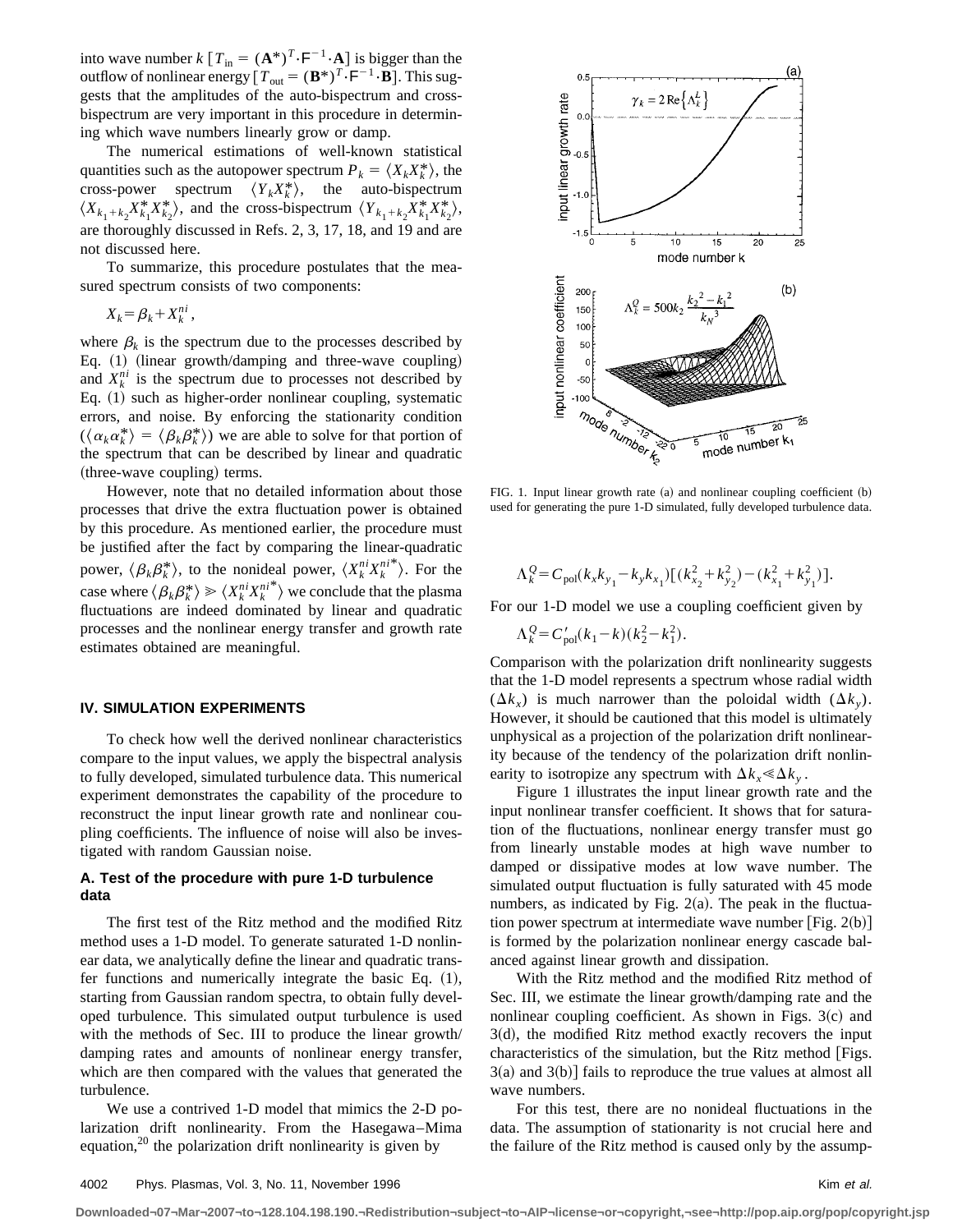

FIG. 2. (a) Evolution of total fluctuation power showing saturation of turbulence data. (b) Power spectrum of the pure 1-D simulation data. FIG. 3. Output linear growth rate (a) and linear coupling coefficient (b)

tion that replaces the fourth-order moment with the square of the second-order moment. It indicates that the fourth-order cumulant is mathematically necessary to perfectly describe the moments of our governing equation  $(1)$ . Fourth-order cumulants are non-negligible in this simulation because finite spectral resolution, exacerbated by one-dimensionality, so limits the spectral coupling that phase-coherent triplets dominate the evolution. This violates the random phase assumption that allows fourth-order moments to be expressed as products of second-order moments.

This simulation experiment confirms that the 1-D algorithm of the modified Ritz method (or the Ritz method with all fourth-order cumulants) fully recovers the linear growth rate and the rates of nonlinear energy transfer for pure 1-D turbulence data. However, pure 1-D turbulence is ultimately unphysical. That is, the nature of turbulence in magnetically confined high-temperature plasmas is generally thought to be  $two$ -dimensional  $(2-D)$  because the parallel wavelength is sufficiently long. This motivates 2-D simulation experiments.

#### **B. Test of the procedure with 2-D turbulence data**

We simulate the turbulence of a magnetically confined high-temperature plasma with the Terry–Horton model, which is a two-dimensional single-field nonlinear model<sup>21–23</sup> described by

$$
\frac{\partial \widetilde{n_k}}{\partial t} = Dk_y^2 \ \widetilde{n_k} - i \nu_D k_y \widetilde{n_k} - \nu_{\text{eff},i} \widetilde{n_k} - \mu k^4 \widetilde{n_k} - N_k^{(\text{pol})} - N_k^{(\widetilde{E} \times B)},\tag{19}
$$

where

$$
N_k^{(\widetilde{E} \times B)} = \frac{i}{2} L_n D \sum_{k'} \vec{k} \times \vec{k'} \hat{z} [k'_{y} - (k_y - k'_{y})] \widetilde{n}_{k'} \widetilde{n}_{k-k'},
$$
  

$$
N_k^{(\text{pol})} = \frac{1}{2} \rho_s^3 C_s \sum_{k'} \vec{k} \times \vec{k'} \cdot \hat{z} [(k_{\perp} - k'_{\perp})^2 - k_{\perp}^{\prime 2}] \widetilde{n}_{k'} \widetilde{n}_{k-k'}.
$$



estimated by the Ritz method, and output linear growth rate  $(c)$  and nonlinear coupling coefficient (d) estimated by the modified Ritz method.

In this model,  $\tilde{n}$  is the fluctuating ion density,  $v_D = (cT_e/d)$  $eB$ ) $L_n$ <sup>-1</sup> is the diamagnetic drift velocity,  $D = \epsilon^{1/2} v_D^2 (1$  $1 + 3 \eta_e/2$ / $\nu_{\text{eff},e}$  is a negative diffusivity describing the destabilization of the dissipative trapped electron (DTE) modes by electron collisions,  $L_n$  is the density gradient scale length,  $\rho_s = (cT_e/eB)/C_s$  is the ion gyroradius evaluated at the electron temperature,  $C_s = (T_e/m_i)^{1/2}$  is the ion sound speed, and  $\mu$  is the coefficient of hyperviscosity, introduced to model strong damping at high wave number and to realistically cut off the maximum wave number in the simulation to finite values.

The first nonlinearity  $(N_k^{\text{(pol)}})$  appearing in Eq. (19) is the polarization drift nonlinearity, and arises from  $n_0 \nabla \cdot \vec{v}_p^{(1)}$ , where  $\vec{v}_p^{(1)} = B_0^{-1} (m_i c/e) \hat{z} \times \vec{v}_E \cdot \nabla \vec{v}_E$  is the nonlinear polarization drift. The second nonlinearity  $(N_k^{(\widetilde{E} \times B)})$  is the  $\widetilde{E} \times B$ nonlinearity, arising from  $\vec{v}_E \cdot \nabla \vec{n}_e$ , where  $\vec{v}_E = -(c/\vec{B}_0) \nabla \phi \times \hat{z}$  is the  $\vec{E} \times B$  drift, and  $\vec{n}_e$  is the nonadiabatic elec- $B_0$ ) $\nabla \phi \times \hat{z}$  is the  $\hat{E} \times B$  drift, and  $\tilde{n}_e$  is the nonadiabatic electron density, which, from the electron response, is related back to the potential, and, through quasineutrality, to the ion density.

To generate saturated 2-D turbulence data, we input values for the physical variables  $(D, v_D, v_{\text{eff},i}, \mu, L_n, C_s,$  $\rho_s$ ) and numerically integrate Eq. (19), starting from Gaussian random spectra, to get the time evolution of the fully developed wave number spectra. We generate more than 2000 realizations (which are used for ensemble averaging) at each wave number  $k_x$  and  $k_y$ , where each realization consists of two samples: one at time *t* and the other at time  $t + \tau$ , where  $\tau$  is a delay time between the samples and is much smaller than the eddy turnover time. Each realization must be separated from the next by a time longer than the eddy turnover time to get statistically independent realizations. This sampling method mimics the experimental turbulent data measured via beam emission spectroscopy  $(BES)^9$ . A

#### Phys. Plasmas, Vol. 3, No. 11, November 1996 Kim et al. 4003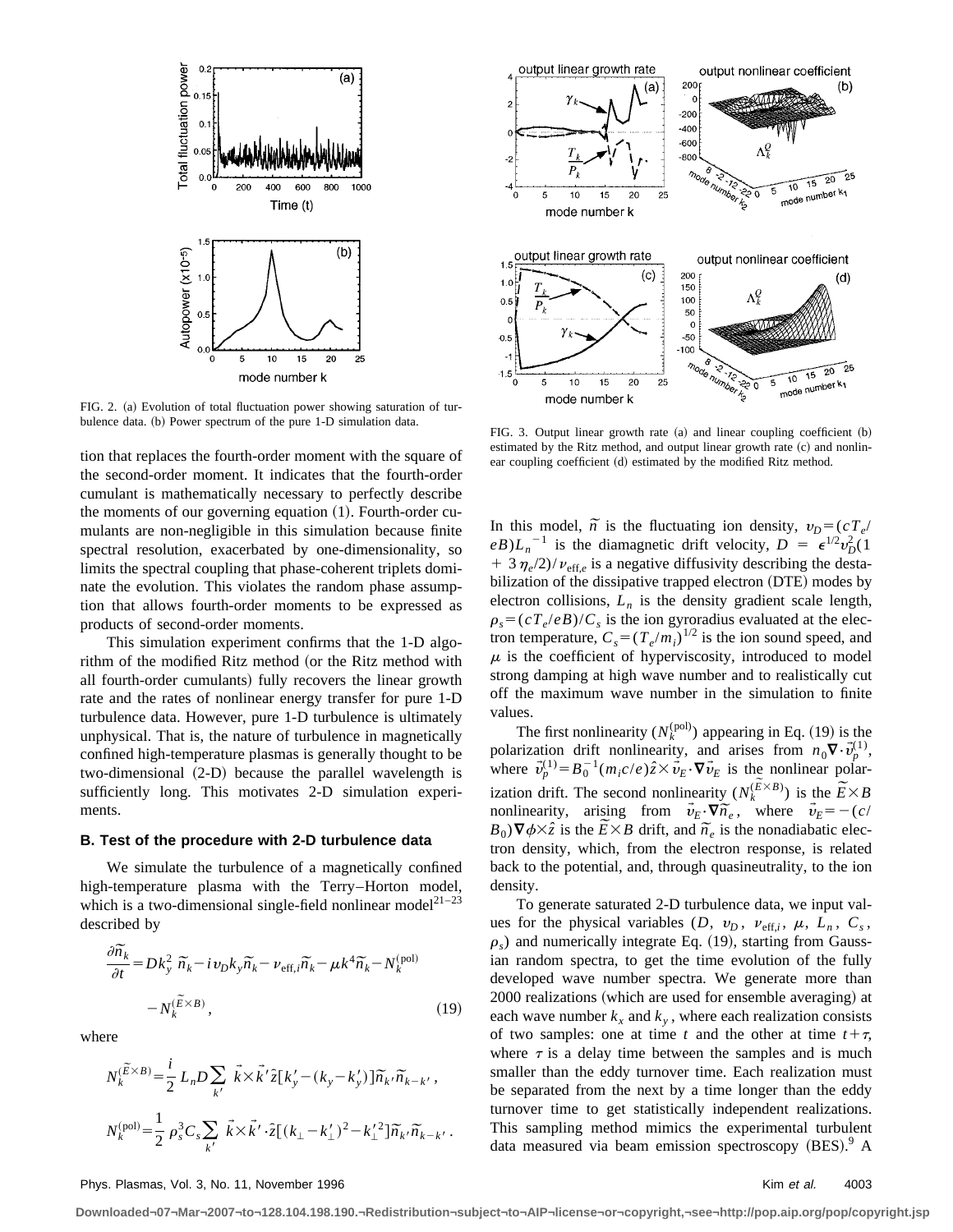

FIG. 4. True 2-D linear growth rate  $(a)$  and dispersion relation  $(b)$  as the input linear characteristics of the 2-D simulation.

total of 2000 realizations is used for the results discussed herein. Tests with more realizations indicate that fully stationary results are obtained with these 2000 realizations, and further ensemble averaging does not change the derived results.

As shown in Fig. 4, the unstable modes are chosen at intermediate *k* with damping at high and low *k*. The imaginary part of the input linear transfer function, representing the linear fluctuation frequency (or dispersion relation), is proportional to the normalized poloidal mode number  $k_{y}$ . Here  $17\times45$  mode numbers and ten million time steps with  $\Delta t$ =0.0001 for a total run time of *T*=1000 (where the eddy turnover time is between  $0.5$  and  $1$ ) are used to get the time evolution of fully developed turbulence. Figure 5 shows that the power spectrum is anisotropic with respect to the peak, and the peak of the fluctuation power is near  $k_x=0$  and  $k_y=9$ , instead of at the  $k_y=20$  mode which is the most unstable mode, as shown in Fig.  $4(a)$ .

To recover the 2-D input characteristics of this simulated dataset, we generalize the governing equation  $(1)$  for twodimensional turbulence, which is then

$$
\frac{\partial \varphi_{k_x, k_y}(t)}{\partial t} = \Lambda_{k_x, k_y}^L \varphi_{k_x, k_y}(t) \n+ \frac{1}{2} \sum_{\substack{k_{x_1}, k_{x_2} \\ k_x = k_{x_1} + k_{x_2} \\ k_y = k_{y_1} + k_{y_2}}} \sum_{\substack{k_{y_1}, k_{y_2} \\ k_y = k_{y_1} + k_{y_2}}} \Lambda_{k_x, k_y}^Q
$$
\n
$$
\times \varphi_{k_{x_1}, k_{y_1}}(t) \varphi_{k_{x_2}, k_{y_2}}(t).
$$
\n(20)

By implementing the same procedure (i.e.,  $Y_k$ ,  $X_k$ ,  $X_{k_1}$ ,



FIG. 5. Autopower spectrum of the 2-D simulated turbulence data.

 $X_{k_2}$ ,  $L_k$ ,  $Q_k^{k_1, k_2}$ , and  $\Sigma_{k_1 \ge k_2}$  $k = k_1 + k_2$ are directly replaced by  $Y_{k_x,k_y}, X_{k_x,k_y}, X_{k_{x_1},k_{y_1}}, X_{k_{x_2},k_{y_2}}, L_{k_x,k_y}, Q_{k_x,k_y}^{k_{x_1},k_{x_2},k_{y_1},k_{y_2}},$  and  $\frac{1}{2}\sum_{k_{x_1},k_{x_2}}$  $k_x = k_{x_1} + k_{x_2}$  $\Sigma_{k_{y_1},k_{y_2}}$  $k_y = k_{y_1} + k_{y_2}$ ) of Sec. III on this 2-D governing

equation (which we refer to as the 2-D algorithm), we can estimate the 2-D input linear growth rate and linear dispersion relation.

The 2-D algorithm of the Ritz method reasonably estimates the input linear dispersion relation, but does not accurately recover the input linear growth rate, as shown in Fig. 6. There are significant quantitative differences between the



FIG. 6. The estimated 2-D linear growth rate  $(a)$  and dispersion relation  $(b)$ computed with the 2-D algorithm of the Ritz method.

#### 4004 Phys. Plasmas, Vol. 3, No. 11, November 1996 **Kim et al.** And the state of al. And the state of al. And the state of al.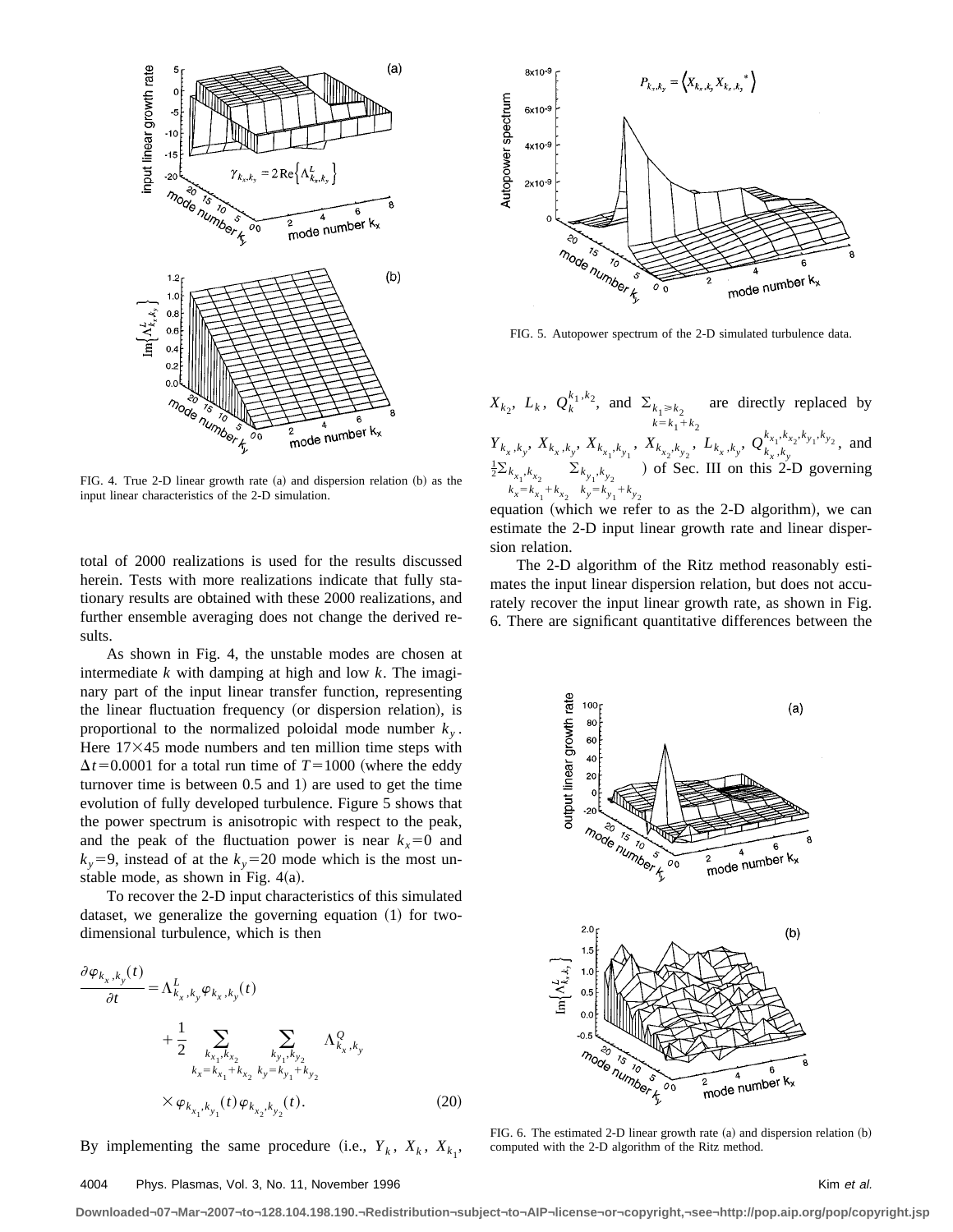

FIG. 7. The estimated 2-D linear growth rate  $(a)$  and dispersion relation  $(b)$ computed with the 2-D algorithm of the modified Ritz method.

output and input linear growths in Fig. 6 even if one ignores the single spike (which occurs due to a local strong variation in the fourth-order moment). For example, the amplitudes of the output linear growth rate at most wave numbers are twice as large as the input values  $(e.g.,$  maximum positive growth rate is about 10, in contrast to 5 in input from the 2-D model). Likewise, the damping rates at low  $k_y$  (<10 or so) are larger than the damping rates at high  $k_y$  ( $\geq 21$ ) on the output, whereas the opposite holds for the input.

However, the 2-D algorithm of the modified Ritz method reproduces both the linear dispersion relation and the linear growth rate in a more satisfactory way, as shown in Fig. 7, where the output growth rates are almost equal to the input values at all wave numbers. In addition, the 2-D algorithm of the Ritz method with the fourth-order moment (instead of the square of the second-order moment as prescribed in the original Ritz formulation) also produces the same result  $[Fig. 12]$  $7(a)$ ] as that of the modified Ritz method. This again suggests that the fourth-order moment is mathematically necessary to perfectly describe the moments of our governing equation (20), especially for simulation data. This violation of the random phase assumption, which allows the fourthorder moment to be expressed as solely the products of the second-order moment, is possibly due to finite spectral resolution and the finite grid size of the simulation, which forces each phase of wave number spectra to be strongly coupled and thus produces significant fourth-order coupling.

From these results, it is found that for ''clean'' turbulence data, the modified Ritz method is equivalent to the Ritz method with the fourth-order moment, provided that the turbulence is fully developed. However, the advantage of the modified Ritz method over the Ritz method is improved



FIG. 8. The true linear growth rate  $(a)$  and  $(b)$  and the estimated 2-D linear growth rate by the Ritz method with the fourth-order moment  $[(c)$  and  $(d)]$ and by the modified Ritz method  $[(e)$  and  $(f)]$  when the 2-D simulated turbulence data are contaminated with Gaussian noise.

noise rejection when nonideal data is encountered.

To examine the influence of noise on this analysis, we apply the 2-D algorithm of the modified Ritz method and that of the Ritz method with the fourth-order moment to the 2-D simulated turbulence data with an added Gaussian random noise. Figure 8 shows the true 2-D linear growth rate of the 2-D simulation and the estimated 2-D linear growth rate by the Ritz method with the fourth-order moment and the modified Ritz method when the 2-D simulated turbulence data are contaminated with this  $-30$  dB Gaussian random noise. Here dark lines represent positive contours (linearly growing) and gray lines represent negative contours (linearly damping) in contour plots. As shown in Figs. 8 $(c)$  and 8 $(d)$ , the 2-D algorithm of the Ritz method with the fourth-order moment produces a 2-D linear growth rate, which is strongly damped in regions of actual growth. This is due to the nonideal power not described by the governing equation  $(20)$ . In contrast, the 2-D algorithm of the modified Ritz method more reasonably reproduces the 2-D linear growth rate  $[Figs.$  $8(e)$  and  $8(f)$ ] and thus reduces noise effects by more accurately extracting the turbulent autopower spectrum via higher moments.

Note that the  $-30$  dB of Gaussian random noise is defined relative to the average fluctuation power and thus can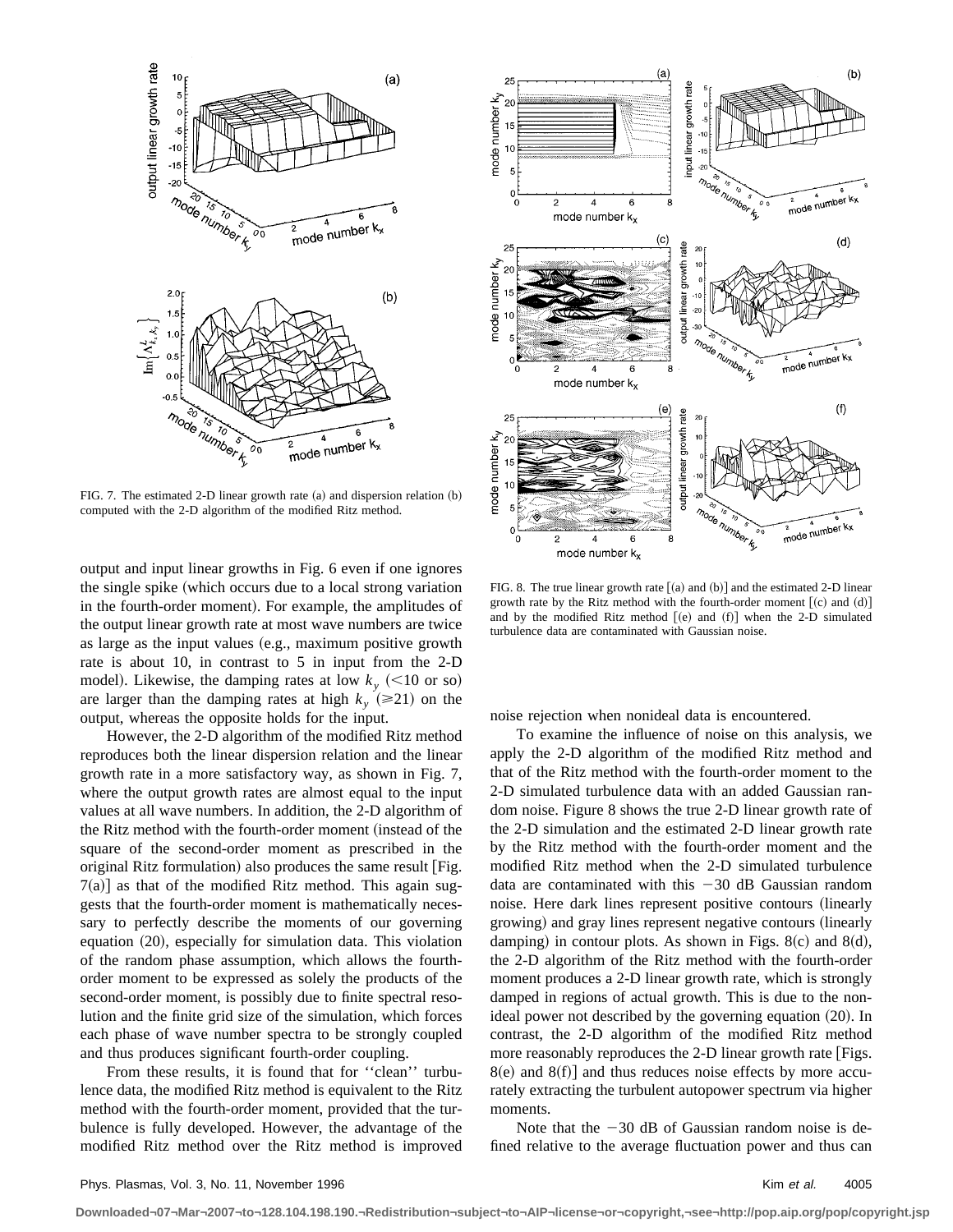be dominant in the region of low-amplitude fluctuation (i.e., noise  $\ge$  fluctuation power where the power is small). In addition, the effect of noise is exacerbated in the 2-D case due to the strong influence of the fourth-order moments, which are noise sensitive. In contrast, when we apply the 1-D algorithm of the modified Ritz method to 1-D experimental data with up to  $-10$  dB of Gaussian random noise (relative to the average power), the modified Ritz method keeps the linear growth rate within 10% of the value determined without the added noise, indicating that the off-diagonal fourthorder terms are negligible in the experimental turbulence data.

Based on this and other 2-D simulation experiments, the 2-D algorithm of the modified Ritz method is found to produce reliable estimates of the 2-D linear growth rate and the resulting rate of nonlinear energy transfer with acceptable noise rejection.

# **V. APPLICATION TO EXPERIMENTAL TURBULENCE DATA**

In practical cases dealing with experimental density fluctuation measured via BES or other spatial sampling fluctuation measurements, only 1-D, radially averaged turbulence data rather than a complete 2-D turbulence dataset is typically available. To develop an appropriate form of a 1-D algorithm to apply to the experimental 1-D radially averaged data, we test the 1-D algorithm of the modified Ritz method with 1-D fluctuation data derived from the full 2-D simulated dataset.

The experimental density fluctuations are measured via BES in the core plasma region of the Tokamak Fusion Test Reactor (TFTR). $^{24}$  This density fluctuation is given by

$$
\widetilde{n}(\omega_{\text{LAB}},x,y) = \int_{-k_{\text{N}}}^{k_{\text{N}}} \int_{-k_{\text{N}}}^{k_{\text{N}}} \widetilde{n}(\omega_{\text{LAB}},k_{x},k_{y})
$$

$$
\times T(k_{x},k_{y})e^{i\overline{k}\cdot\overline{r}}dk_{x} dk_{y},
$$

where  $k_N$  is the Nyquist wave number, *x* and *y* represent the radial and poloidal direction, and  $T(k_x, k_y)$  is a transfer function that is determined by the finite sample volume. The frequency spectra observed in the laboratory frame in TFTR are found to be completely dominated by rotation-induced Doppler shifts of the local  $S(k)$  spectrum.<sup>25</sup> This dominance of the Doppler shift in the measured spectra allows a study of the nonlinear coupling between unstable modes at various *k* through a bispectral analysis of the frequency spectra. Given this bulk plasma rotation, we can assign a poloidal wave number value to the observed frequencies as a first approximation, that is,

$$
\widetilde{n}(x,k_y) = \int_{-k_N}^{k_N} \widetilde{n}(k_x,k_y) T(k_x,k_y) e^{ik_x x} dk_x.
$$

To simulate this 1-D experimental density fluctuation data measured via BES, we average (inverse Fourier transform in the radial wave number space at  $x=0$  the 2-D simulated turbulence data over radial wave number  $(k_x)$ .

Using this averaged 2-D simulated turbulent data, we can apply the procedure for one-dimensional turbulence data



FIG. 9. (a) The averaged 2-D autopower spectrum over the radial wave number. (b) The weighted true input linear growth rate when the 2-D simulated turbulence data is reduced to averaged 1-D data.

in order to characterize the weighted  $(1-D)$  linear growth rate of input variables of the 2-D simulated turbulence data.

## **A. Test of the modified Ritz method with averaged 2-D data**

To examine how well the 1-D algorithm of the modified Ritz method interprets the nonlinear characteristics of the 1-D experimental fluctuation data measured via BES, we apply the 1-D algorithm to the 2-D simulated turbulence data, which is averaged over radial wave number to simulate 1-D experimental turbulence data.

The test of the modified Ritz method is performed with the averaged 2-D simulation data, which is the same data used for the 2-D algorithm in Sec. IV B. In this averaging process, we assume a unity radial transfer function,  $T(k<sub>x</sub>)=1$ (note that the influence of the radial transfer function is discussed in Ref. 26). Figure 9 shows the weighted autopower spectrum and input linear growth rate for the averaged data, where again the resulting peak fluctuation power is shifted by the nonlinear interactions to regions away from the most linearly unstable modes. In this test, we try to recover the weighted linear growth rate  $[Fig. 9(b)]$  of the 2-D simulation given by

$$
\gamma_{k_y} = \frac{\sum_{k_x} \gamma_{k_x,k_y} \langle X_{k_x,k_y} X^*_{k_x,k_y} \rangle}{\langle X_{k_y} X^*_{k_y} \rangle},
$$

by using the averaged 2-D data  $[Y_k] = \sum_{k_x} Y_{k_x, k_y} \Delta k_x$ ,  $X_k$  $( = \sum_{k_x} X_{k_x, k_y} \Delta k_x)$  and the modified Ritz method.

The result of this analysis is shown in Fig. 10, where the solid dotted line represents the estimated linear growth rate and the gray line represents the rate of nonlinear energy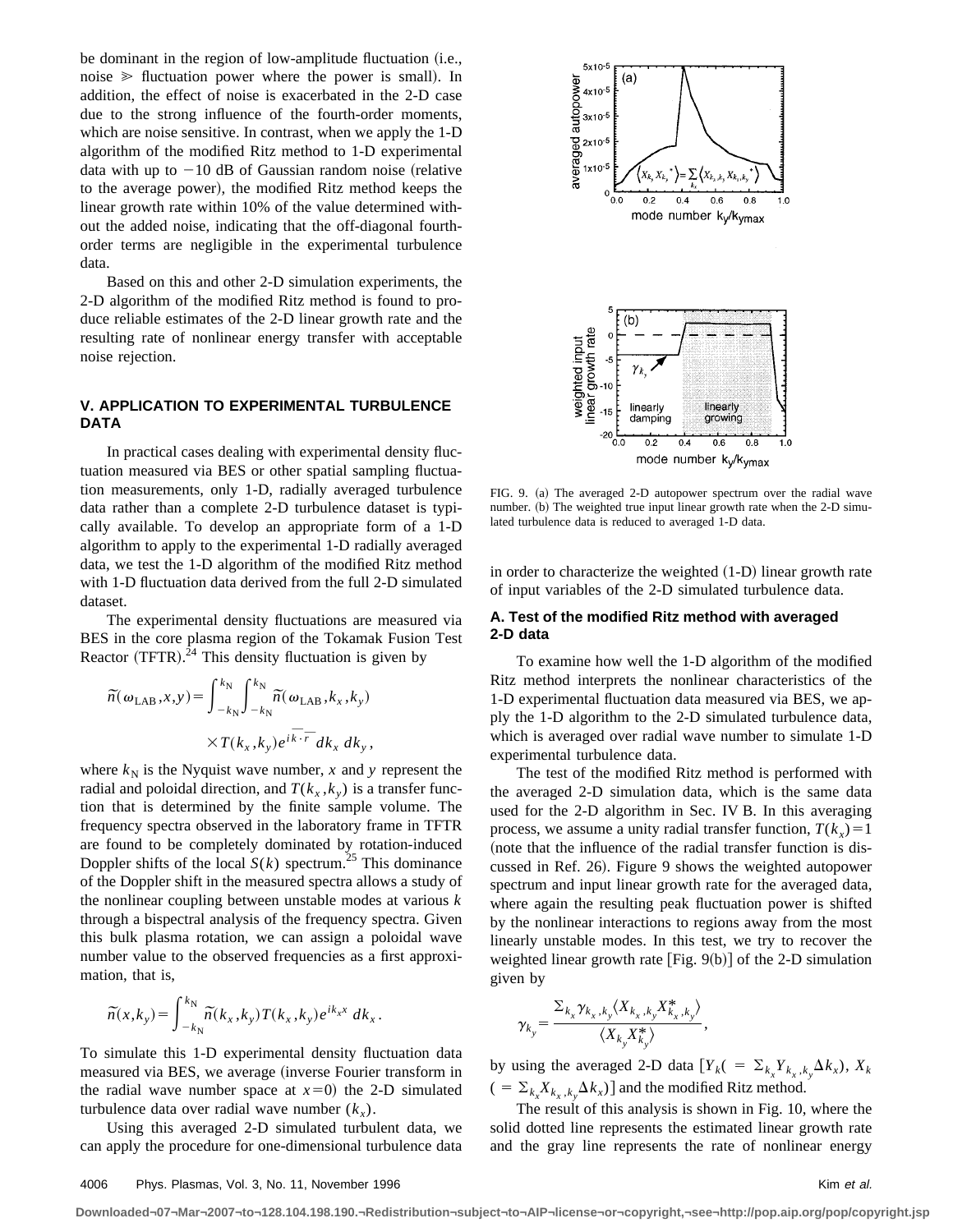

FIG. 10. The derived linear growth rate computed with the 1-D algorithm of the modified Ritz method from the averaged 2-D simulated turbulence data.

transfer as given by the power flow, Eq.  $(4)$ . As shown in Fig. 10, the modified Ritz method does not recover the weighted input characteristics of the 2-D simulation data [i.e., the  $\gamma_{k_y}$  in Fig. 10 does not reproduce the input  $\gamma_{k_y}$  in Fig.  $9(b)$ ]. This suggests that the bispectrum calculation in the modified Ritz method does not recover the three-wave coupling information from the averaged 2-D simulation data. In identifying the cause of this failure, it should be noted that the fourth-order moment can be replaced with the square of the second-order moment in the averaged 2-D simulation data with no significant change in the resulting  $\gamma_{k}$  output. This contrasts with the finding that the deduced  $\gamma_{k_x,k_y}$  was very sensitive to the use of the 2-D complete fourth-order moments, and thus suggests that the averaging process validates the random phase assumption by suppressing the higher-order phase relationships. This statement is also applicable to the 1-D experimental data.

From this, it is found that the phase of the averaged wave number spectra is less coherent and loses information on the three-wave coupling (bispectrum) through the averaging process. This lack of information of three-wave coupling results in linear growth rates that are two orders of magnitude smaller than the weighted input linear growth rate.

# **B. Nonresonant 1-D algorithm for 1-D experimental turbulence data**

From Eq.  $(18)$ , we may approximate the fourth-order moment with the square of the second-order moment because of the lower coherence of the phase of the averaged 2-D turbulence data (as discussed in Sec. V A). The linear growth rate is then estimated to be

$$
\gamma_{k_y} \approx \frac{1}{\tau} \frac{\sum_{k_{y_1} \geq k_{y_2}} \frac{|\langle X_{k_{y_1}} X_{k_{y_2}} X_{k_{y}}^* \rangle|^2 - |\langle X_{k_{y_1}} X_{k_{y_2}} Y_{k_{y}}^* \rangle|^2}{\langle |X_{k_{y_1}} X_{k_{y_2}}|^2 \rangle}}{\langle \beta_k \beta_k^* \rangle - \sum_{k_{y_1} \geq k_{y_2}} \frac{|\langle X_{k_{y_1}} X_{k_{y_2}} X_{k_{y}}^* \rangle|^2}{\langle |X_{k_{y_1}} X_{k_{y_2}} X_{k_{y_2}}^*|^2 \rangle}}.
$$

From this equation, it is seen that the linear growth or damping is entirely determined by the auto- and cross-bispectra. Hence, the exact evaluation of these bispectra is important in obtaining optimal reconstructions of input variables from the averaged phase. To account for broadening of the bispectra induced by the radial averaging process and include all possible three-wave coupling information at wave number  $k_{v}$ , we consider a modified 1-D governing equation that includes all nonresonant nonlinearities to be applied to the radially averaged data. The modified governing equation for this nonresonant 1-D algorithm is taken to be

$$
\frac{\partial \varphi_{k_y}}{\partial t} = \Lambda_{k_y}^L \varphi_{k_y} + \sum_{k_{y_1}, k_{y_2}} \Lambda_{k_y}^Q \varphi_{k_{y_1}} \varphi_{k_{y_2}}.
$$
\n(21)

By implementing the same procedure as the modified Ritz method without the off-diagonal terms of the fourth-order moments on this new governing equation, we can evaluate the weighted linear growth rate for the averaged 2-D simulated turbulence data.

The main advantage of this approach is that the values of the third-order cumulants are zero if there is no phase relation in the three-wave coupling. This, in turn, gives better estimates of the bispectra and correspondingly better estimates of the  $\gamma_{k_y}$ .

With the previous 1-D simulation obtained by reduction of the 2-D simulated data of Sec. V A (whose weighted linear growth rate was not recovered by the original 1-D algorithm), the new nonresonant 1-D algorithm reconstructs the input linear growth rate and nonlinear coupling coefficients for the simulated data within the same order of magnitude and with growth and damping occurring at the proper wave numbers, as indicated in Fig.  $11(b)$ . In Figs.  $11(b)$  and  $12(b)$ , the thick gray lines are smoothed versions of the thin lines (which are the actual output values). The radial wave number spectrum [shown in Fig.  $12(a)$ ] and the amplitude of net flow of the nonlinear energy [Fig.  $12(b)$ ], given by

$$
\sum_{k_{y_1},k_{y_2}}\frac{|\langle X_{k_{y_1}}X_{k_{y_2}}X_{k_{y}}^*\rangle|^2-|\langle X_{k_{y_1}}X_{k_{y_2}}Y_{k_{y}}^*\rangle|^2}{\langle |X_{k_{y_1}}X_{k_{y_2}}|^2\rangle},
$$

indicate that there is significant power at all radial wave numbers and they are all strongly coupled. Because there is strong three-wave coupling at all spatial scales  $(all k)$ , the radial averaging of the spectrum causes a more extensive, nonreversible loss of phase information. This, in turn, limits the accuracy of the reconstruction. Observations from many simulation experiments indicate that better results are obtained for spectra that are highly localized (i.e., all the fluctuation power is concentrated in a narrow range of the radial wave number space,  $k<sub>x</sub>$ ). In this case, the spectra are nearly ''one-dimensional'' and radial averaging destroys relatively little phase information. However, for the very broad spectra (larger range in  $k<sub>x</sub>$ ) shown in this simulation [Fig. 12(a)], more phase information is progressively destroyed by radial averaging. Similarly, in simulated data generated solely by averaging. Similarly, in simulated data generated solely by the  $\widetilde{E} \times B$  nonlinearity, with its anisotropic transfer, more phase information is lost in radial averaging than it is in simulations generated solely by the isotropic polarization drift nonlinearity.

In general, the nonresonant 1-D algorithm reconstructs the linear growth rates and nonlinear coupling coefficients of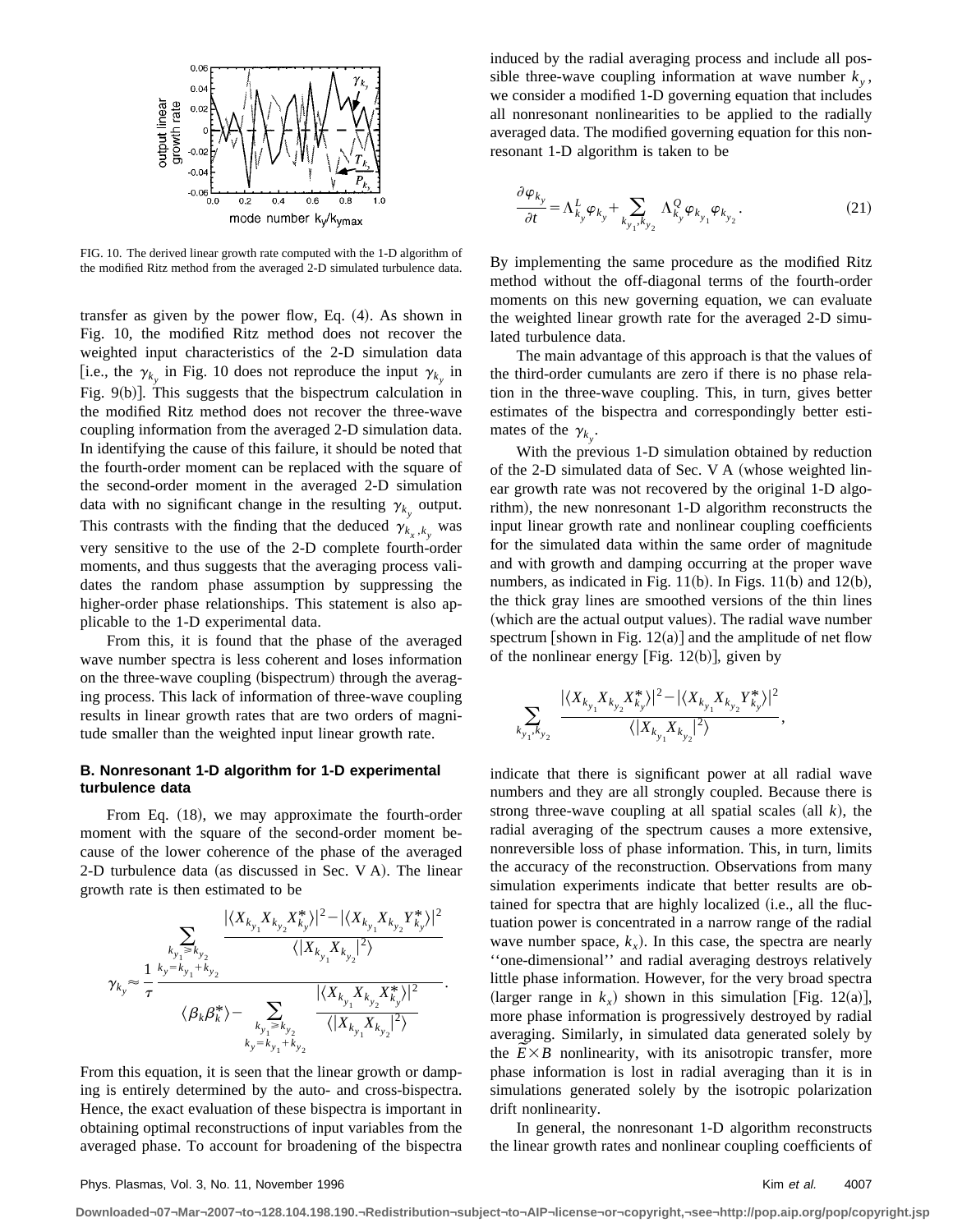

FIG. 11. (a) The weighted input linear growth rate of the averaged 2-D simulation. (b) The derived linear growth rate with the nonresonant 1-D algorithm from the averaged 2-D simulation data.

the averaged 2-D simulation data in an approximate but much more satisfactory manner when the width of the radial wave number spectrum is comparable to or less than that of the poloidal spectrum. How well it quantitatively reproduces the input linear growth rates will depend on the details of the spectra and the underlying turbulence.

Since only the nonresonant 1-D algorithm reproduces, at least qualitatively, the radially averaged characteristics of turbulence described by the original 2-D governing equation, it is the algorithm that should be applied to analysis of the 1-D tokamak plasma turbulence data. While quantitative results from this analysis will only be relevant when used in comparison to full 2-D theoretical models of the turbulence in machines such as TFTR, the qualitative trends in the deduced  $\gamma_k$ 's should accurately reproduce regions of relative growth and stability.

# **VI. SUMMARY AND CONCLUSION**

A new procedure for experimentally estimating the energy cascade and linear growth/damping rate of fully developed turbulence has been developed to study the physics of plasma turbulence. Application of this new procedure to the reconstruction of turbulent spectra eliminates the unphysically large damping rates observed using the original method of Ritz *et al.* It employs stationarity or statistical ergodicity of the turbulence to eliminate the effects of noise and fluctuations not described by the governing equation, and can include the fourth-order moment to avoid closure approximations as needed.

To examine the validity of the procedure, a 2-D algorithm has been implemented and tested on simulated, fully developed 2-D turbulent data from a 2-D trapped-particle developed 2-D turbulent data from a 2-D trapped-particle<br>fluid model code, which has polarization drift and  $\widetilde{E} \times B$  nonlinearities. Also, a 1-D algorithm has been tested on the av-



FIG. 12. (a) The averaged 2-D autopower spectrum over the poloidal wave number. (b) The net flow of nonlinear energy,  $T_{\text{out}}-T_{\text{in}}$ .

eraged (inverse Fourier transformed) 2-D simulation data to estimate how well a standard 1-D algorithm can extract reasonable physical results from 1-D experimental data. The results show that the 2-D algorithm can fully and accurately reproduce the input characteristics of the 2-D simulation data with good noise rejection, but the standard 1-D algorithm does not, in general, reproduce the input variables, especially from the averaged 2-D simulation data that has significant fluctuation power above half the Nyquist wave number for the averaged axis (i.e.,  $\Delta k_x > k_y/2$ ).

We have developed a nonresonant 1-D algorithm that includes nonresonant wave numbers in the 1-D governing equation to include three-wave coupling information from the averaged phase. This nonresonant 1-D algorithm is able to qualitatively reproduce the input growth rate spectrum from the simulated, 1-D experimental fluctuation data when the width of the radial wave number spectrum is comparable to or less than that of the poloidal spectrum. This criterion is usually satisfied with density fluctuation data measured via BES.

The work in this paper assumes that the saturated turbulence may be described adequately by a one-field model. In reality, tokamak turbulence is characterized by multifield fluctuations (density, temperature, electric potential, etc.). We have made the assumption that the observation of one of these fields (density) is sufficient to characterize the nonlinear behavior of the system. This assumption is reasonable for saturated turbulence. However, it has not been rigorously tested to date. In the future, further simulation tests will be performed using more sophisticated, multifield models that should allow the role of multiple fields to be evaluated.

Finally, the nonresonant 1-D algorithm described here will be applied to density fluctuation data measured via beam emission spectroscopy (BES) for quantifying the linear growth/damping rate and the resulting amount of nonlinear